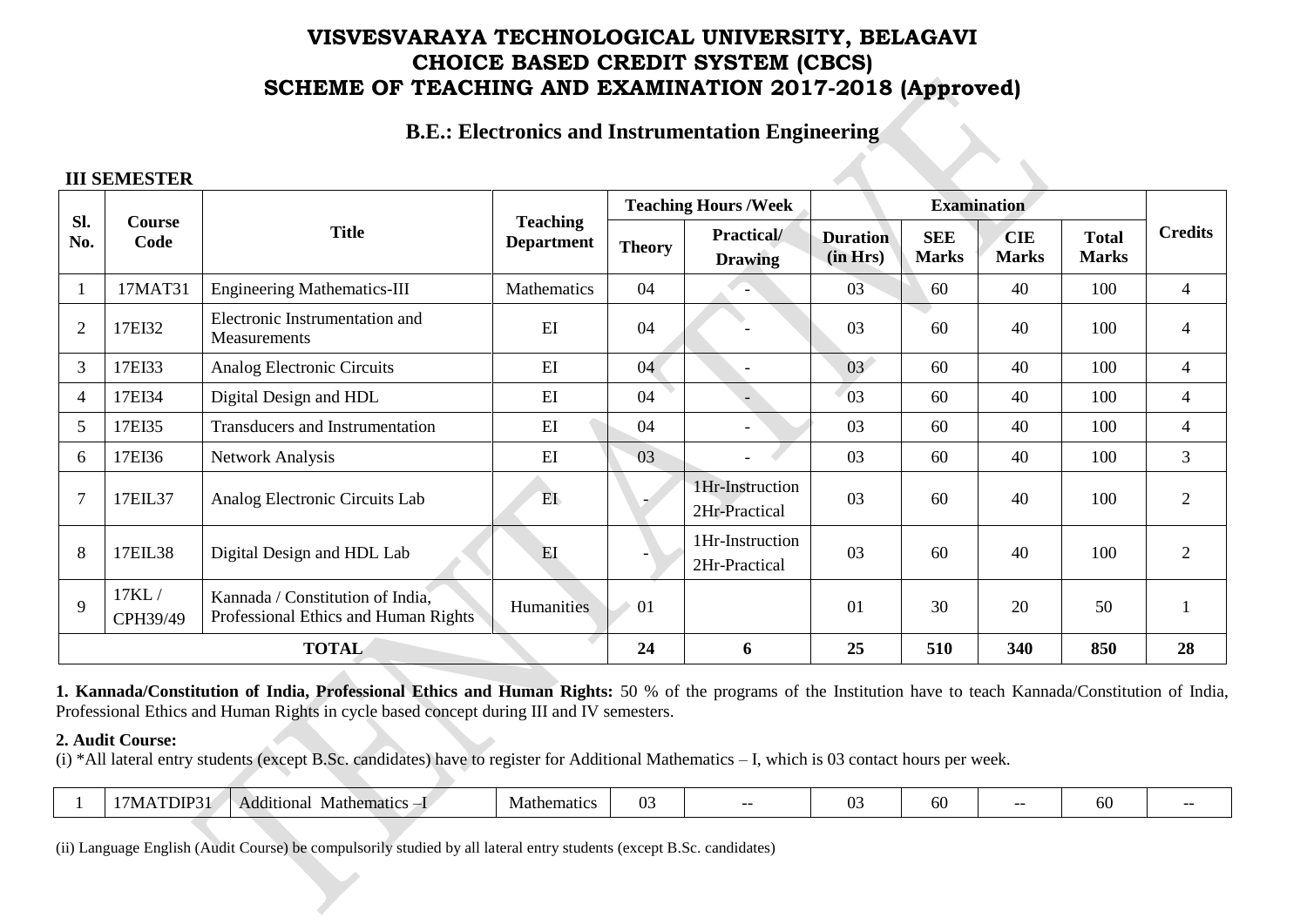## **B.E. Electronics and Instrumentation Engineering**

### **IV SEMESTER**

|                       |                        |                                                                          |                                      |               | <b>Teaching Hours /Week</b>         |                             |                            | <b>Examination</b>         |                              |                |
|-----------------------|------------------------|--------------------------------------------------------------------------|--------------------------------------|---------------|-------------------------------------|-----------------------------|----------------------------|----------------------------|------------------------------|----------------|
| Sl.<br>N <sub>0</sub> | <b>Subject</b><br>Code | Title                                                                    | <b>Teaching</b><br><b>Department</b> | <b>Theory</b> | <b>Practical/</b><br><b>Drawing</b> | <b>Duration</b><br>(in Hrs) | <b>SEE</b><br><b>Marks</b> | <b>CIE</b><br><b>Marks</b> | <b>Total</b><br><b>Marks</b> | <b>Credits</b> |
|                       | 17MAT41                | <b>Engineering Mathematics-IV</b>                                        | Mathematics                          | 04            | $\overline{\phantom{a}}$            | 03                          | 60                         | 40                         | 100                          | $\overline{4}$ |
| $\overline{2}$        | 17EI42                 | Signal Conditioning and Data<br><b>Acquisition Circuits</b>              | EI                                   | 04            |                                     | 03                          | 60                         | 40                         | 100                          | 4              |
| 3                     | 17EI43                 | <b>Embedded Controllers</b>                                              | EI                                   | 04            |                                     | 03                          | 60                         | 40                         | 100                          | 4              |
| 4                     | 17EI44                 | <b>Control Systems</b>                                                   | EI                                   | 04            |                                     | 03                          | 60                         | 40                         | 100                          | 4              |
| 5                     | 17EI45                 | Process Instrumentation                                                  | EI                                   | 04            | $\overline{\phantom{a}}$            | 03                          | 60                         | 40                         | 100                          | $\overline{4}$ |
| 6                     | 17EI46                 | Scientific and Analytical<br>Instrumentation                             | EI                                   | 03            |                                     | 03                          | 60                         | 40                         | 100                          | 3              |
|                       | 17EIL47                | <b>Embedded Controllers Lab</b>                                          | EI                                   |               | 1Hr-Instruction<br>2Hr-Practical    | 03                          | 60                         | 40                         | 100                          | $\overline{2}$ |
| 8                     | 17EIL48                | <b>Instrumentation and Measurements Lab</b>                              | EI                                   |               | 1Hr-Instruction<br>2Hr-Practical    | 03                          | 60                         | 40                         | 100                          | $\overline{2}$ |
| 9                     | 17KL/<br>CPH39/49      | Kannada / Constitution of India,<br>Professional Ethics and Human Rights | Humanities                           | 01            |                                     | 01                          | 30                         | 20                         | 50                           |                |
|                       | <b>TOTAL</b>           |                                                                          |                                      | 24            | 06                                  | 25                          | 510                        | 340                        | 850                          | 28             |

**1. Kannada/Constitution of India, Professional Ethics and Human Rights:** 50 % of the programs of the Institution have to teach Kannada/Constitution of India, Professional Ethics and Human Rights in cycle based concept during III and IV semesters.

### **2. Audit Course:**

(i) \*All lateral entry students (except B.Sc. candidates) have to register for Additional Mathematics – I, which is 03 contact hours per week.

|  | $\mathbf{r}$<br>$.1$ DF $^{\prime}$ | Mathematic.<br>Additional<br>notios | Mathematics | ⌒ <i>⌒</i><br>W. |  |  | ,,,, |  | w |  |  |
|--|-------------------------------------|-------------------------------------|-------------|------------------|--|--|------|--|---|--|--|
|--|-------------------------------------|-------------------------------------|-------------|------------------|--|--|------|--|---|--|--|

(ii) Language English (Audit Course) be compulsorily studied by all lateral entry students (except B.Sc. candidates)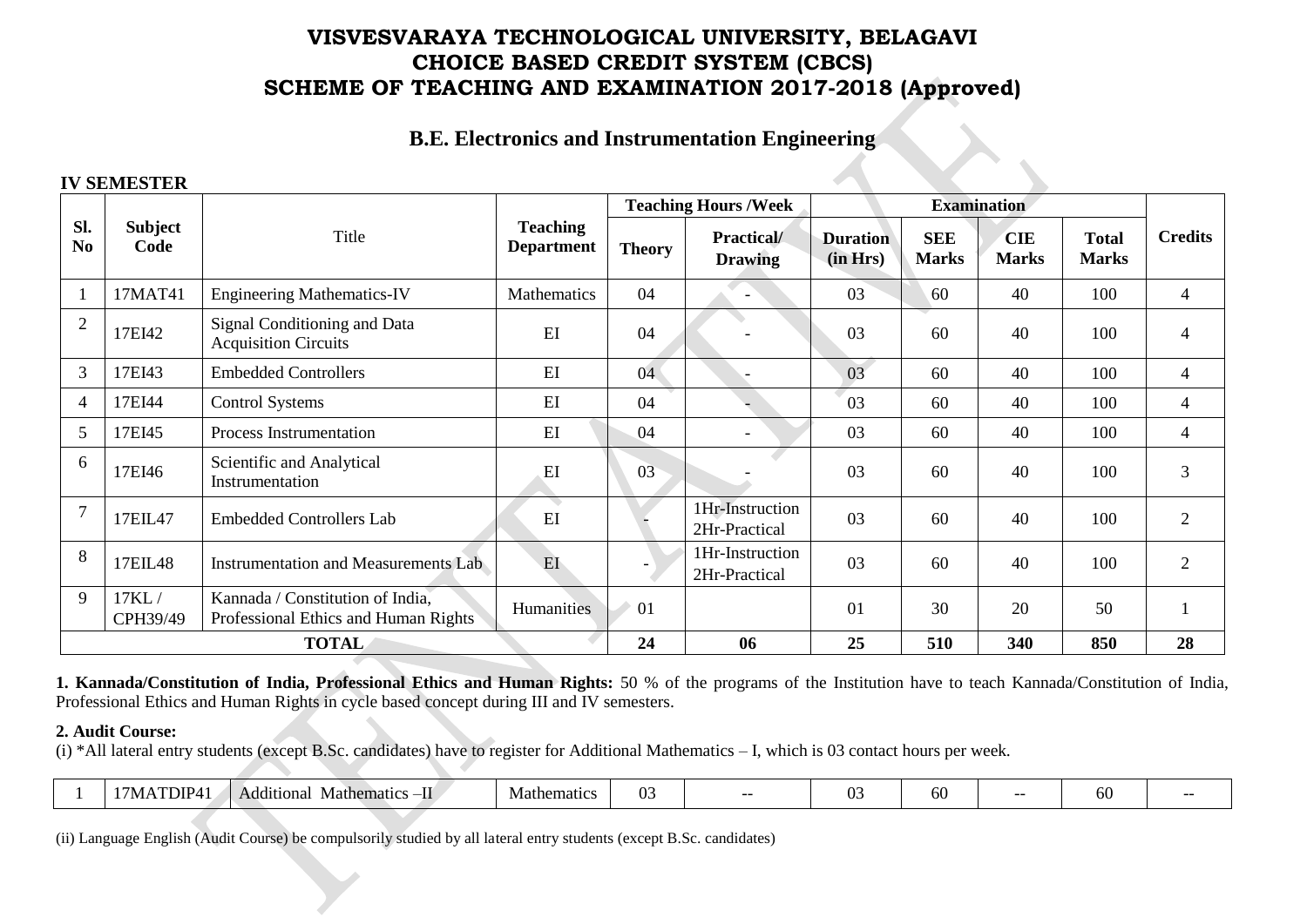## **B.E. Electronics and Instrumentation Engineering**

#### **V SEMESTER**

|                       |                 |                                                           |                                      |               | <b>Teaching Hours / Week</b>     |                             |                            | <b>Examination</b>         |                              |                |
|-----------------------|-----------------|-----------------------------------------------------------|--------------------------------------|---------------|----------------------------------|-----------------------------|----------------------------|----------------------------|------------------------------|----------------|
| Sl.<br>N <sub>0</sub> | Subject<br>Code | Title                                                     | <b>Teaching</b><br><b>Department</b> | <b>Theory</b> | Practical/<br><b>Drawing</b>     | <b>Duration</b><br>(in Hrs) | <b>SEE</b><br><b>Marks</b> | <b>CIE</b><br><b>Marks</b> | <b>Total</b><br><b>Marks</b> | <b>Credits</b> |
|                       | 17ES51          | Management and Entrepreneurship<br>Development            | EI/<br>Humanities                    | 04            |                                  | 03                          | 60                         | 40                         | 100                          | 4              |
| $\overline{2}$        | 17EI52          | Fundamentals of Signals & DSP                             | EI                                   | 04            |                                  | 03                          | 60                         | 40                         | 100                          | $\overline{4}$ |
| 3                     | 17EI53          | Process Control Systems                                   | EI                                   | 04            | $\overline{\phantom{a}}$         | 03                          | 60                         | 40                         | 100                          | 4              |
| 4                     | 17EI54          | <b>Biomedical Instrumentation</b>                         | EI                                   | 04            |                                  | 0 <sup>3</sup>              | 60                         | 40                         | 100                          | 4              |
| 5                     | 17EI55X         | Professional Elective-I                                   | EI                                   | 03            | $\blacksquare$                   | 03                          | 60                         | 40                         | 100                          | 3              |
| 6                     | 17EI56X         | Open Elective-I                                           | EI                                   | 03            | $\blacksquare$                   | 03                          | 60                         | 40                         | 100                          | 3              |
|                       | 17EIL57         | Signal Conditioning Circuits and Data<br>Acquisition Lab. | EI                                   |               | 1Hr-Instruction<br>2Hr-Practical | 03                          | 60                         | 40                         | 100                          | 2              |
| 8                     | 17EIL58         | Digital Signal Processing Lab.                            | EI                                   |               | 1Hr-Instruction<br>2Hr-Practical | 03                          | 60                         | 40                         | 100                          | $\overline{2}$ |
|                       |                 | <b>TOTAL</b>                                              |                                      | 22            | 06                               | 24                          | 480                        | 320                        | 800                          | 26             |

|         | <b>Professional Elective-I</b>         | <b>Open Elective-I</b> |                                            |
|---------|----------------------------------------|------------------------|--------------------------------------------|
| 17EI551 | <b>VLSI</b> Design                     | 17EI561                | <b>Computer Organization</b>               |
| 17EI552 | Aeronautical Instrumentation           | 17EI562                | <b>Material Science</b>                    |
| 17EI553 | <b>Remote Sensing and Telemetry</b>    | 17EI563                | <b>Operating Systems</b>                   |
| 17EI554 | Product Design Technology & Ergonomics | 17EI564                | <b>Fundamentals of Nanotechnology</b>      |
|         |                                        | 17NC561                | Essentials of NCC (common to all branches) |

**\*\*\***Students can select any one of the open electives offered by any Department (Please refer to consolidated list of VTU for open electives). Selection of an open elective is not allowed, if:

· The candidate has no pre – requisite knowledge.

· The candidate has studied similar content course during previous semesters.

· The syllabus content of the selected open elective is similar to that of Departmental core course(s) or to be studied Professional elective(s). Registration to open electives shall be documented under the guidance of Programme Coordinator and Adviser.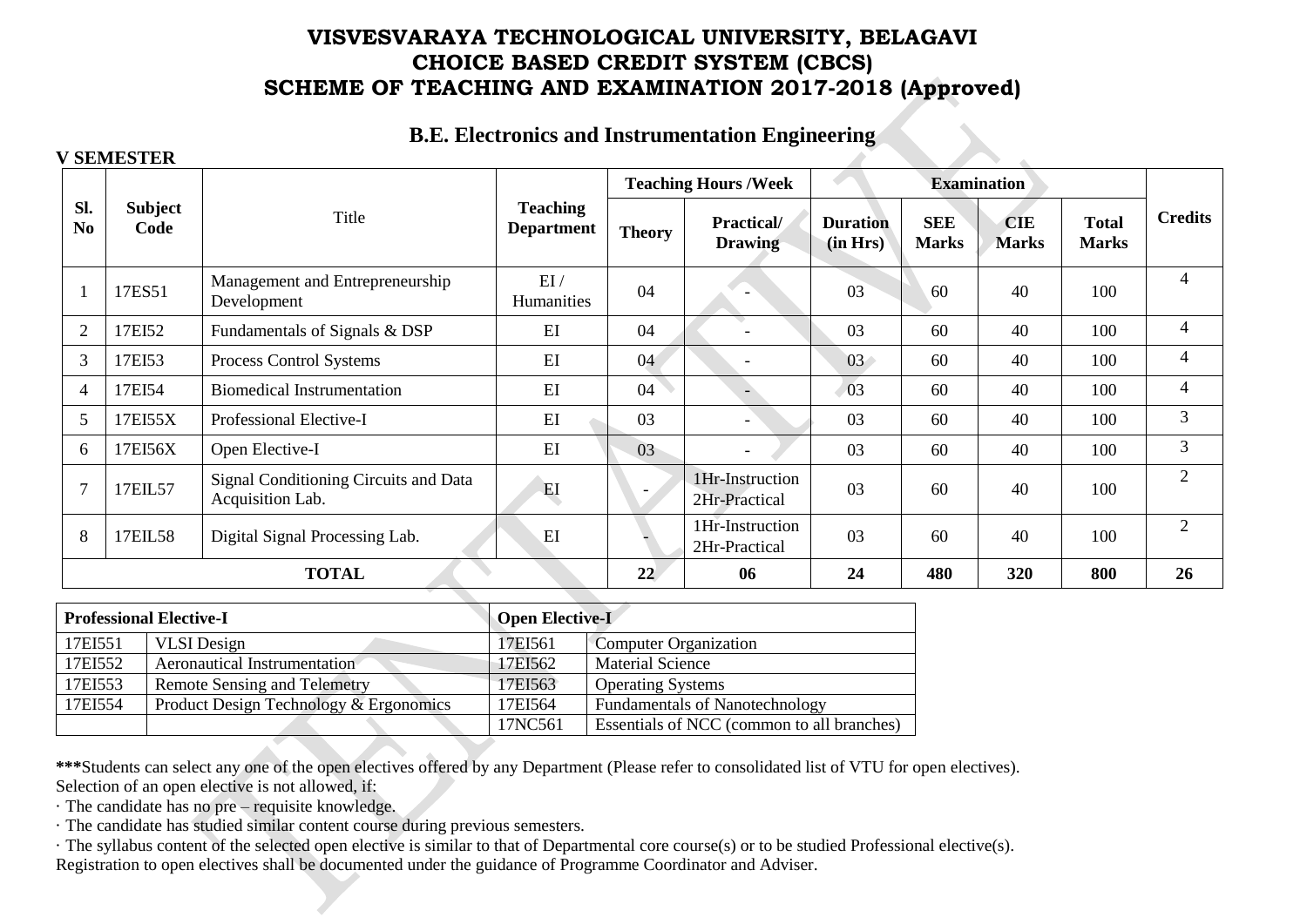## **B.E. Electronics and Instrumentation Engineering**

### **VI SEMESTER**

|                       |                        |                                                             |                                      |               | <b>Teaching Hours /Week</b>      |                             |                            | <b>Examination</b>         |                              |                |
|-----------------------|------------------------|-------------------------------------------------------------|--------------------------------------|---------------|----------------------------------|-----------------------------|----------------------------|----------------------------|------------------------------|----------------|
| Sl.<br>N <sub>0</sub> | <b>Subject</b><br>Code | Title                                                       | <b>Teaching</b><br><b>Department</b> | <b>Theory</b> | Practical/<br><b>Drawing</b>     | <b>Duration</b><br>(in Hrs) | <b>SEE</b><br><b>Marks</b> | <b>CIE</b><br><b>Marks</b> | <b>Total</b><br><b>Marks</b> | <b>Credits</b> |
|                       | 17EI61                 | Analog and Digital Communication<br><b>Systems</b>          | EI                                   | 04            |                                  | 03                          | 60                         | 40                         | 100                          | $\overline{4}$ |
| $\overline{2}$        | 17EI62                 | Power and Industrial Electronics                            | EI                                   | 04            | $\overline{\phantom{a}}$         | 03                          | 60                         | 40                         | 100                          | 4              |
| 3                     | 17EI63                 | OOPs with $C++$                                             | EI                                   | 04            |                                  | 03                          | 60                         | 40                         | 100                          | 4              |
| 4                     | 17EI64                 | Robotics and Automation                                     | EI                                   | 04            |                                  | 03                          | 60                         | 40                         | 100                          | 4              |
| 5                     | 17EI65X                | Professional Elective-II                                    | EI                                   | 03            |                                  | 03                          | 60                         | 40                         | 100                          | 3              |
| 6                     | 17EI66X                | Open Elective-II                                            | EI                                   | 03            |                                  | 03                          | 60                         | 40                         | 100                          | 3              |
| 7                     | 17EIL67                | Power Electronics, Controls and<br><b>Communication Lab</b> | EI                                   | ٠             | 1Hr-Instruction<br>2Hr-Practical | 03                          | 60                         | 40                         | 100                          | $\overline{2}$ |
| 8                     | 17EIL68                | OOPs with $C_{++}$ Lab                                      | EI                                   |               | 1Hr-Instruction<br>2Hr-Practical | 03                          | 60                         | 40                         | 100                          | $\overline{2}$ |
|                       |                        | $\overline{\phantom{a}}$<br><b>TOTAL</b>                    |                                      | 22            | 6                                | 24                          | 480                        | 320                        | 800                          | 26             |
|                       |                        |                                                             |                                      |               |                                  |                             |                            |                            |                              |                |

|         | <b>Professional Elective-II</b>       | <b>Open Elective-II</b> |                                                         |
|---------|---------------------------------------|-------------------------|---------------------------------------------------------|
| 17EI651 | <b>Mechatronics</b>                   | 17EI661                 | Mobile Communication                                    |
| 17EI652 | Power Plant Instrumentation           | 17EI662                 | <b>MEMS</b> and <b>NEMS</b>                             |
| 17EI653 | <b>Advanced Control Systems</b>       | 17EI663                 | Embedded System Design and Programming                  |
| 17EI654 | <b>Electrical Machines and Drives</b> | 17EI664                 | <b>Statistics and Numerical Methods</b>                 |
|         |                                       | 17CS661                 | Mobile Application Development (common to all branches) |

**\*\*\***Students can select any one of the open electives offered by any Department (Please refer to consolidated list of VTU for open electives). Selection of an open elective is not allowed, if:

· The candidate has no pre – requisite knowledge.

· The candidate has studied similar content course during previous semesters.

· The syllabus content of the selected open elective is similar to that of Departmental core course(s) or to be studied Professional elective(s). Registration to open electives shall be documented under the guidance of Programme Coordinator and Adviser.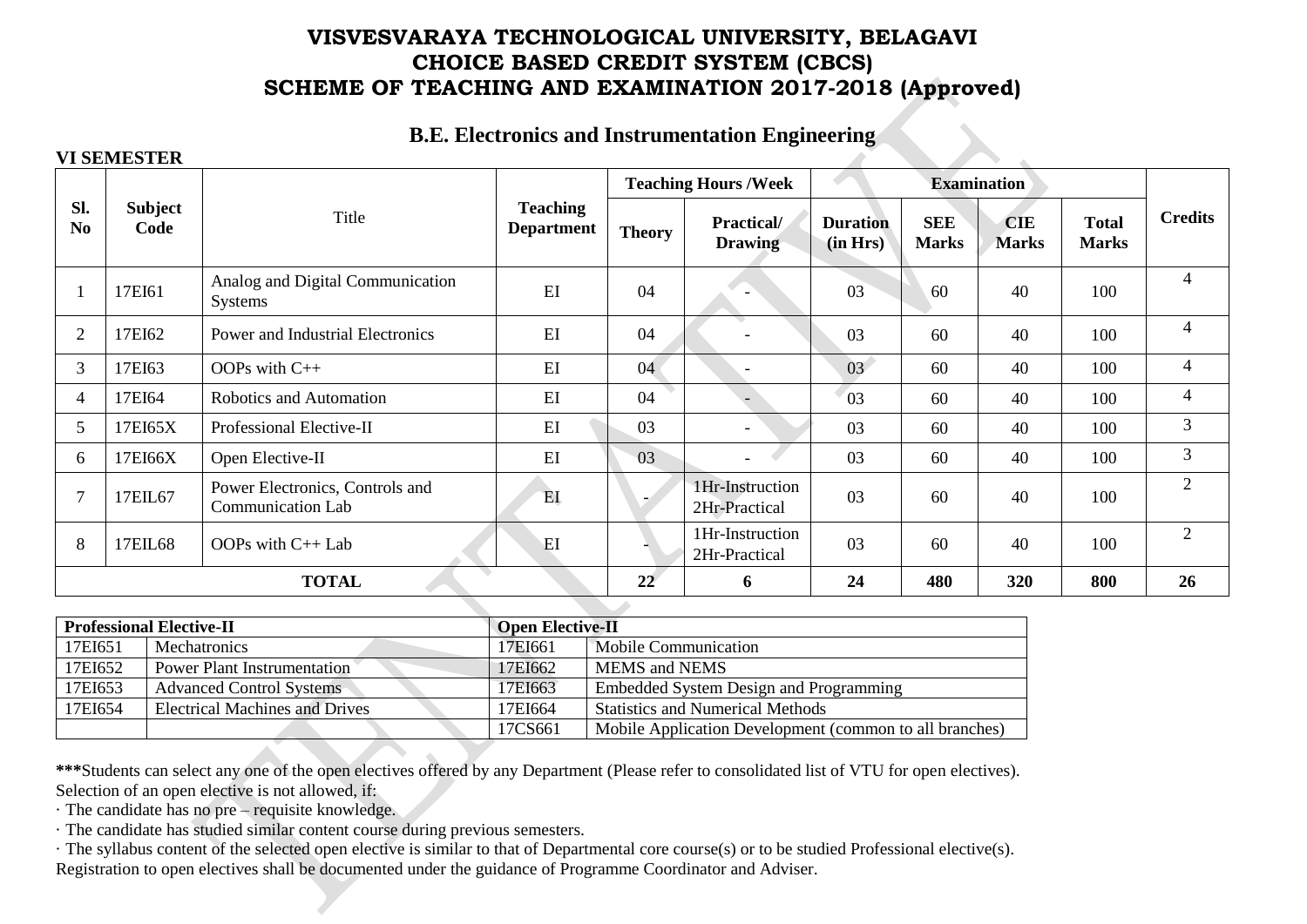**B.E. Electronics and Instrumentation Engineering**

### **VII SEMESTER**

|                 |                        |                                                           |                                      |               | <b>Teaching Hours /Week</b>        |                             |                            | <b>Examination</b>         |                              |                |
|-----------------|------------------------|-----------------------------------------------------------|--------------------------------------|---------------|------------------------------------|-----------------------------|----------------------------|----------------------------|------------------------------|----------------|
| Sl.<br>$\bf No$ | <b>Subject</b><br>Code | Title                                                     | <b>Teaching</b><br><b>Department</b> | <b>Theory</b> | <b>Practical</b><br><b>Drawing</b> | <b>Duration</b><br>(in Hrs) | <b>SEE</b><br><b>Marks</b> | <b>CIE</b><br><b>Marks</b> | <b>Total</b><br><b>Marks</b> | <b>Credits</b> |
|                 | 17EI71                 | <b>Automation in Process Control</b>                      | EI                                   | 04            | $\overline{\phantom{a}}$           | 03                          | 60                         | 40                         | 100                          | 4              |
| $\overline{2}$  | 17EI72                 | <b>Digital Image Processing</b>                           | EI                                   | 04            |                                    | 03                          | 60                         | 40                         | 100                          | 4              |
| 3               | 17EI73                 | <b>ARM</b> Processor                                      | EI                                   | 04            | $\overline{\phantom{a}}$           | 03                          | 60                         | 40                         | 100                          | 4              |
| $\overline{4}$  | 17EI74X                | Professional Elective-III                                 | EI                                   | 03            |                                    | 03                          | 60                         | 40                         | 100                          | 3              |
| 5               | 17EI75X                | Professional Elective-IV                                  | EI                                   | 03            | $\overline{\phantom{a}}$           | 03                          | 60                         | 40                         | 100                          | 3              |
| 6               | 17EIL76                | Process Control and Virtual<br><b>Instrumentation Lab</b> | EI                                   |               | 1Hr-Instruction<br>2Hr-Practical   | 03                          | 60                         | 40                         | 100                          | $\overline{2}$ |
|                 | 17EIL77                | <b>ARM Processor Lab</b>                                  | EI                                   |               | 1Hr-Instruction<br>2Hr-Practical   | 03                          | 60                         | 40                         | 100                          | $\overline{2}$ |
| 8               | 17EIP78                | Project Work Phase-I + Project Seminar                    | EI                                   |               | 03                                 | $- -$                       | $\qquad \qquad -$          | 100                        | 100                          | $\overline{2}$ |
|                 |                        | <b>TOTAL</b>                                              |                                      | 18            | 9                                  | 21                          | 420                        | 380                        | 800                          | 24             |

|         | <b>Professional Elective-III</b>              | <b>Professional Elective-IV</b> |                                    |
|---------|-----------------------------------------------|---------------------------------|------------------------------------|
| 17EI741 | Smart Sensors and Intelligent Instrumentation | 17EI751                         | <b>Distributed Sensor Networks</b> |
| 17EI742 | Biomedical Signal Processing                  | 17EI752                         | Medical Imaging Techniques         |
| 17EI743 | <b>Computer Communication Networks</b>        | 17EI753                         | Virtual Instrumentation            |
| 17EI744 | Real-time Operating Systems                   | 17EI754                         | Big Data and Cloud Computing       |

 **Project Phase – I and Project Seminar:** Comprises of Literature Survey, Problem identification, Objectives and Methodology. CIE marks shall be based on the report covering Literature Survey, Problem identification, Objectives and Methodology and Seminar presentation skill.